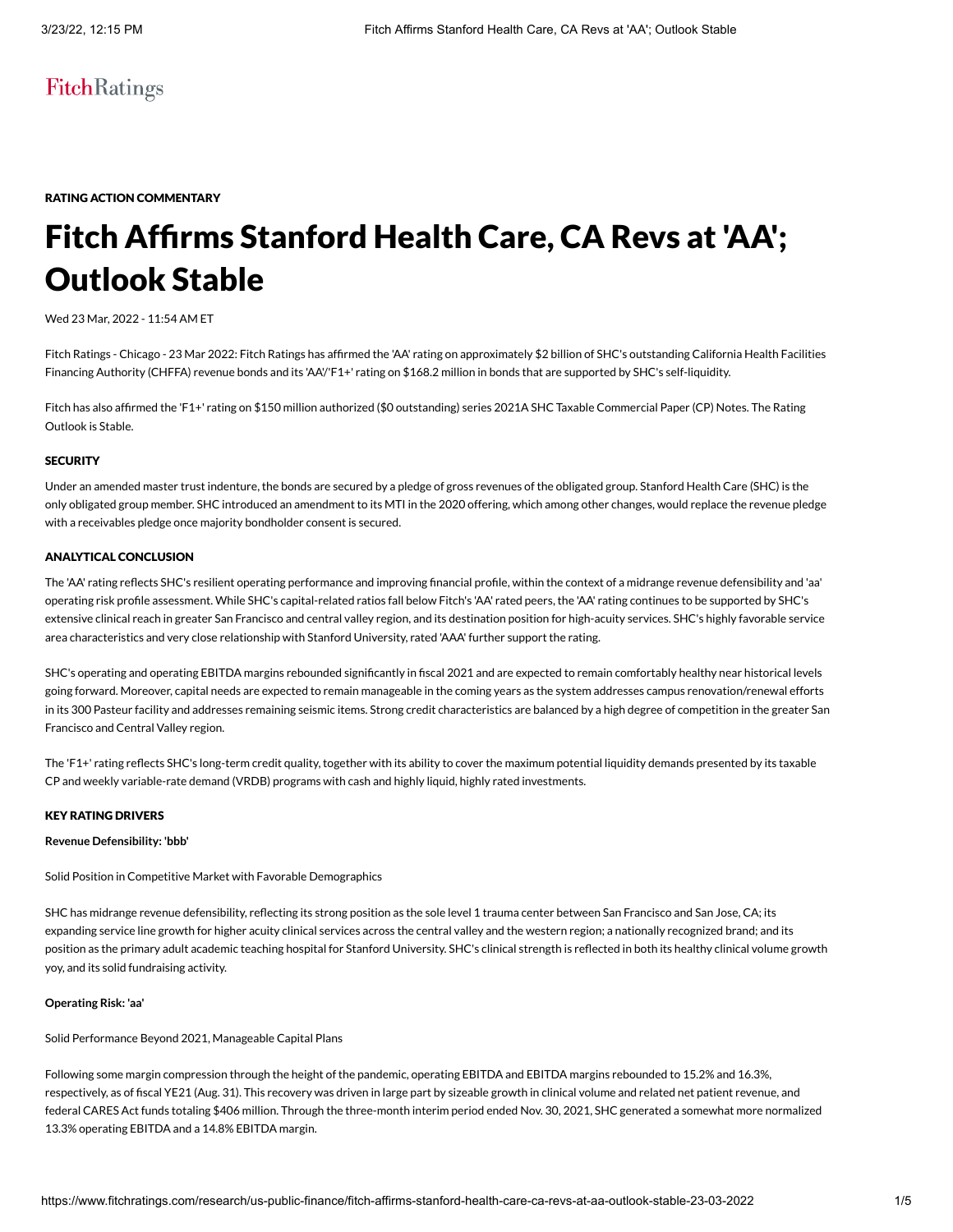#### 3/23/22, 12:15 PM Fitch Affirms Stanford Health Care, CA Revs at 'AA'; Outlook Stable

Post-2021 operating EBITDA is expected to remain steady. Future capital needs are manageable, with spending focused on the renovation of the 300 Pasteur inpatient building and any remaining seismic needs. Of note, management reports its cost-per-adjusted discharge, despite inflationary pressures, has remained relatively level due to ongoing efficiency efforts.

#### **Financial Profile: 'aa'**

SHC's financial profile improved in 2021, and capital-related ratios remain resilient through Fitch's scenario analysis.

Total adjusted debt of \$2.6 billion (which includes \$312 million in operating lease liability) is manageable against SHC's \$5.07 billion in unrestricted liquidity. With a 101% funded (actuarial benefit obligation, or ABO basis) defined benefit pension obligation and all operating leases reported on balance sheet, SHC currently carries no debt equivalents. There are no additional debt plans at this time.

#### Asymmetric Additional Risk Considerations

There are no asymmetric risk factors associated with SHC's rating.

#### RATING SENSITIVITIES

Factors that could, individually or collectively, lead to positive rating action/upgrade:

--Given somewhat thinner leverage metrics for the 'AA' rating, positive rating action is unlikely at this time. Over a longer period, positive rating movement would require continued improvement in balance sheet and leverage metrics, including cash and investments sustained at or above 200% of adjusted debt.

Factors that could, individually or collectively, lead to negative rating action/downgrade:

--Weaker financial performance or significant additional borrowing that brings cash to adjusted debt to below 120% for a prolonged period could place pressure on the rating;

--Failure to maintain operating EBIDA margins at or above 9% could result in a lower assessment of operating risk, which in turn would place pressure on the 'AA' rating.

#### BEST/WORST CASE RATING SCENARIO

International scale credit ratings of Sovereigns, Public Finance and Infrastructure issuers have a best-case rating upgrade scenario (defined as the 99th percentile of rating transitions, measured in a positive direction) of three notches over a three-year rating horizon; and a worst-case rating downgrade scenario (defined as the 99th percentile of rating transitions, measured in a negative direction) of three notches over three years. The complete span of bestand worst-case scenario credit ratings for all rating categories ranges from 'AAA' to 'D'. Best- and worst-case scenario credit ratings are based on historical performance. For more information about the methodology used to determine sector-specific best- and worst-case scenario credit ratings, visit [https://www.fitchratings.com/site/re/10111579.](https://www.fitchratings.com/site/re/10111579)

Stanford Health Care (SHC) is a principal teaching affiliate of Stanford University's School of Medicine. SHC, together with Lucile Salter Packard Children's Hospital (rated AA-), operates clinical settings through which the School of Medicine educates medical and graduate students, trains residents and clinical fellows, supports faculty and community clinicians and conducts medical and biological sciences research. SHC's close relationship with Stanford University and its School of Medicine generates certain reputational and clinical benefits that are unique in the service area and important for recruitment.

SHC operates a 605 licensed-bed tertiary, quaternary and specialty hospital, as well as the primary, specialty and subspecialty clinics in which the medical faculty of the School of Medicine provide clinical services. SHC is also the sole corporate member of the 167-bed SHC ValleyCare, located in the East Bay.

The main Stanford hospital is located on the campus of Stanford University, adjacent to the School of Medicine in Palo Alto, CA.

In addition to the sources of information identified in Fitch's applicable criteria specified below, this action was informed by information from Lumesis.

#### REFERENCES FOR SUBSTANTIALLY MATERIAL SOURCE CITED AS KEY DRIVER OF RATING

The principal sources of information used in the analysis are described in the Applicable Criteria.

#### ESG CONSIDERATIONS

Unless otherwise disclosed in this section, the highest level of ESG credit relevance is a score of '3'. This means ESG issues are credit-neutral or have only a minimal credit impact on the entity, either due to their nature or the way in which they are being managed by the entity. For more information on Fitch's ESG Relevance Scores, visit [www.fitchratings.com/esg.](http://www.fitchratings.com/esg)

#### RATING ACTIONS

| ENTITY / DEBT ≑ | <b>RATING</b> | <b>PRIOR</b> |
|-----------------|---------------|--------------|
|                 |               |              |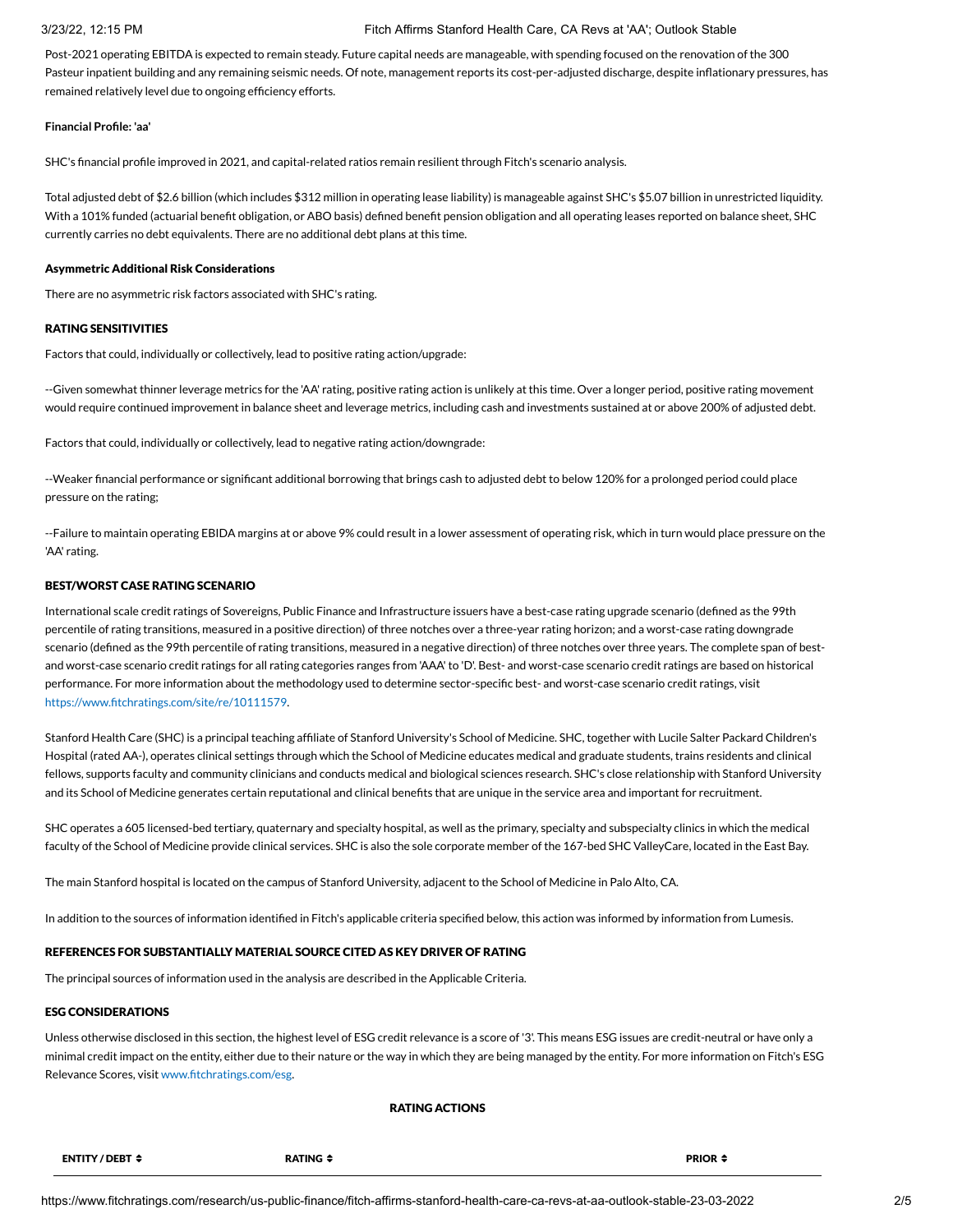#### 3/23/22, 12:15 PM Fitch Affirms Stanford Health Care, CA Revs at 'AA'; Outlook Stable

| Stanford Hospital and Clinics (CA)                          | AA Rating Outlook Stable<br>LT IDR<br>Affirmed | AA Rating Outlook Stable |
|-------------------------------------------------------------|------------------------------------------------|--------------------------|
| Stanford Hospital and Clinics (CA) /General<br>Revenues/1LT | LT<br>AA Rating Outlook Stable<br>Affirmed     | AA Rating Outlook Stable |
| Stanford Hospital and Clinics (CA) /Self-<br>Liquidity/1 ST | ST<br>Affirmed<br>$F1+$                        | $F1+$                    |

#### VIEW ADDITIONAL RATING DETAILS

#### FITCH RATINGS ANALYSTS

**Emily Wadhwani** Senior Director Primary Rating Analyst +1 312 368 3347 emily.wadhwani@fitchratings.com Fitch Ratings, Inc. One North Wacker Drive Chicago, IL 60606

#### **Melanie Her**

Director Secondary Rating Analyst +1 415 732 5629 melanie.her@fitchratings.com

#### **Kevin Holloran**

| Senior Director                 |
|---------------------------------|
| Committee Chairperson           |
| +1 512 813 5700                 |
| kevin.holloran@fitchratings.com |

#### MEDIA CONTACTS

**Sandro Scenga** New York +1 212 908 0278 sandro.scenga@thefitchgroup.com

Additional information is available on [www.fitchratings.com](http://www.fitchratings.com/)

#### PARTICIPATION STATUS

The rated entity (and/or its agents) or, in the case of structured finance, one or more of the transaction parties participated in the rating process except that the following issuer(s), if any, did not participate in the rating process, or provide additional information, beyond the issuer's available public disclosure.

#### APPLICABLE CRITERIA

U.S. [Not-For-Profit](https://www.fitchratings.com/research/us-public-finance/us-not-for-profit-hospitals-health-systems-rating-criteria-18-11-2020) Hospitals and Health Systems Rating Criteria (pub. 18 Nov 2020) (including rating assumption sensitivity) Public Sector, [Revenue-Supported Entities](https://www.fitchratings.com/research/us-public-finance/public-sector-revenue-supported-entities-rating-criteria-01-09-2021) Rating Criteria (pub. 01 Sep 2021) (including rating assumption sensitivity)

#### APPLICABLE MODELS

Numbers in parentheses accompanying applicable model(s) contain hyperlinks to criteria providing description of model(s).

Portfolio Analysis Model (PAM), v1.3.3 [\(1\)](https://www.fitchratings.com/research/us-public-finance/public-sector-revenue-supported-entities-rating-criteria-01-09-2021)

#### ADDITIONAL DISCLOSURES

[Dodd-Frank](https://www.fitchratings.com/research/us-public-finance/fitch-affirms-stanford-health-care-ca-revs-at-aa-outlook-stable-23-03-2022/dodd-frank-disclosure) Rating Information Disclosure Form Solicitation Status [Endorsement](#page-4-0) Policy

#### ENDORSEMENT STATUS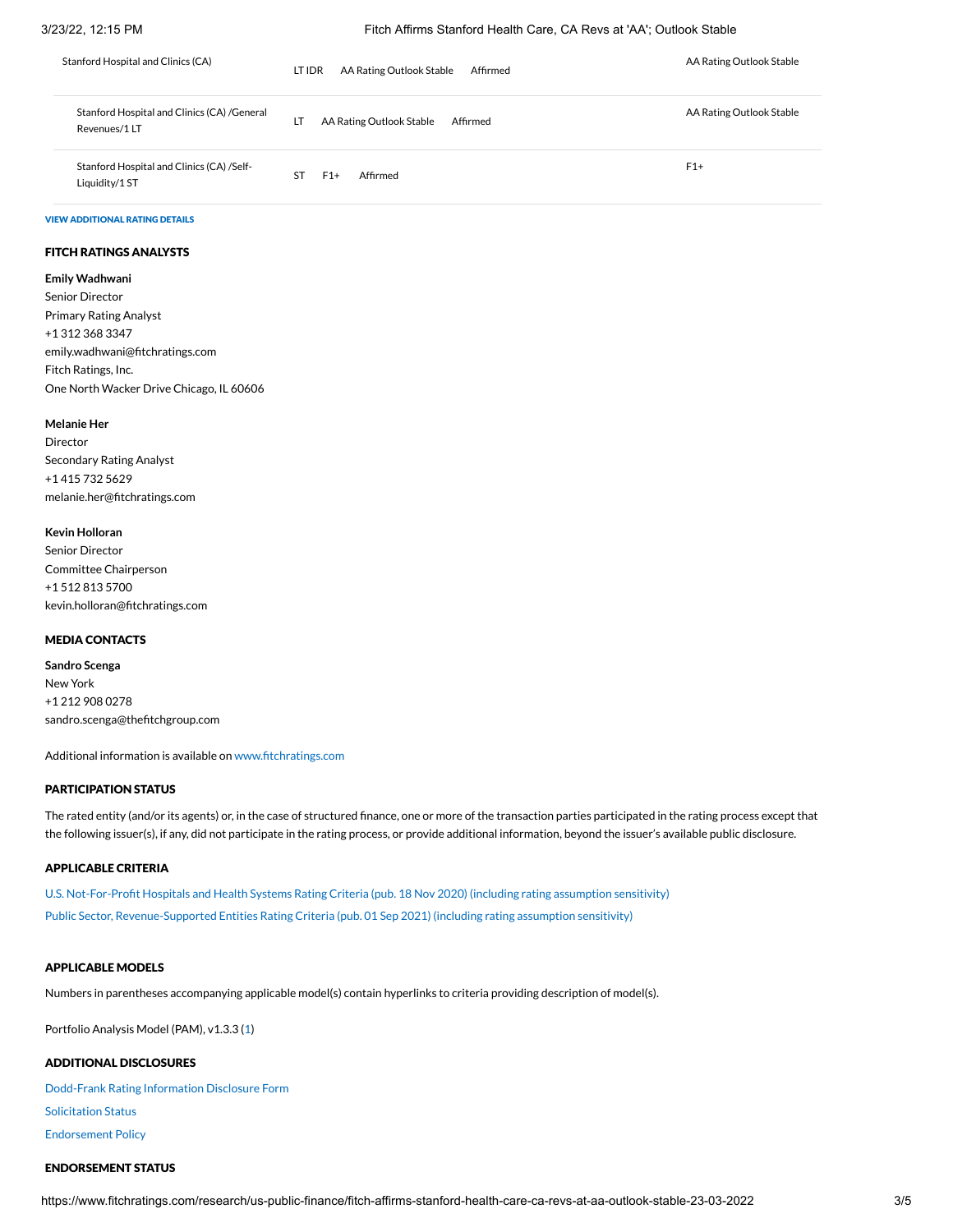Stanford Health Care (CA) EU Endorsed, UK Endorsed

#### **DISCLAIMER**

ALL FITCH CREDIT RATINGS ARE SUBJECT TO CERTAIN LIMITATIONS AND DISCLAIMERS. PLEASE READ THESE LIMITATIONS AND DISCLAIMERS BY FOLLOWING THIS LINK: [HTTPS://WWW.FITCHRATINGS.COM/UNDERSTANDINGCREDITRATINGS.](https://www.fitchratings.com/UNDERSTANDINGCREDITRATINGS) IN ADDITION, THE FOLLOWING [HTTPS://WWW.FITCHRATINGS.COM/RATING-DEFINITIONS-DOCUMENT](https://www.fitchratings.com/rating-definitions-document) DETAILS FITCH'S RATING DEFINITIONS FOR EACH RATING SCALE AND RATING CATEGORIES, INCLUDING DEFINITIONS RELATING TO DEFAULT. PUBLISHED RATINGS, CRITERIA, AND METHODOLOGIES ARE AVAILABLE FROM THIS SITE AT ALL TIMES. FITCH'S CODE OF CONDUCT, CONFIDENTIALITY, CONFLICTS OF INTEREST, AFFILIATE FIREWALL, COMPLIANCE, AND OTHER RELEVANT POLICIES AND PROCEDURES ARE ALSO AVAILABLE FROM THE CODE OF CONDUCT SECTION OF THIS SITE. DIRECTORS AND SHAREHOLDERS RELEVANT INTERESTS ARE AVAILABLE AT [HTTPS://WWW.FITCHRATINGS.COM/SITE/REGULATORY](https://www.fitchratings.com/site/regulatory). FITCH MAY HAVE PROVIDED ANOTHER PERMISSIBLE SERVICE OR ANCILLARY SERVICE TO THE RATED ENTITY OR ITS RELATED THIRD PARTIES. DETAILS OF PERMISSIBLE SERVICE(S) FOR WHICH THE LEAD ANALYST IS BASED IN AN ESMA- OR FCA-REGISTERED FITCH RATINGS COMPANY (OR BRANCH OF SUCH A COMPANY) OR ANCILLARY SERVICE(S) CAN BE FOUND ON THE ENTITY SUMMARY PAGE FOR THIS ISSUER ON THE FITCH RATINGS WEBSITE.

#### READ LESS

#### **COPYRIGHT**

Copyright © 2022 by Fitch Ratings, Inc., Fitch Ratings Ltd. and its subsidiaries. 33 Whitehall Street, NY, NY 10004. Telephone: 1-800-753-4824, (212) 908- 0500. Fax: (212) 480-4435. Reproduction or retransmission in whole or in part is prohibited except by permission. All rights reserved. In issuing and maintaining its ratings and in making other reports (including forecast information), Fitch relies on factual information it receives from issuers and underwriters and from other sources Fitch believes to be credible. Fitch conducts a reasonable investigation of the factual information relied upon by it in accordance with its ratings methodology, and obtains reasonable verification of that information from independent sources, to the extent such sources are available for a given security or in a given jurisdiction. The manner of Fitch's factual investigation and the scope of the third-party verification it obtains will vary depending on the nature of the rated security and its issuer, the requirements and practices in the jurisdiction in which the rated security is offered and sold and/or the issuer is located, the availability and nature of relevant public information, access to the management of the issuer and its advisers, the availability of pre-existing third-party verifications such as audit reports, agreed-upon procedures letters, appraisals, actuarial reports, engineering reports, legal opinions and other reports provided by third parties, the availability of independent and competent third- party verification sources with respect to the particular security or in the particular jurisdiction of the issuer, and a variety of other factors. Users of Fitch's ratings and reports should understand that neither an enhanced factual investigation nor any third-party verification can ensure that all of the information Fitch relies on in connection with a rating or a report will be accurate and complete. Ultimately, the issuer and its advisers are responsible for the accuracy of the information they provide to Fitch and to the market in offering documents and other reports. In issuing its ratings and its reports, Fitch must rely on the work of experts, including independent auditors with respect to financial statements and attorneys with respect to legal and tax matters. Further, ratings and forecasts of financial and other information are inherently forward-looking and embody assumptions and predictions about future events that by their nature cannot be verified as facts. As a result, despite any verification of current facts, ratings and forecasts can be affected by future events or conditions that were not anticipated at the time a rating or forecast was issued or affirmed.

The information in this report is provided "as is" without any representation or warranty of any kind, and Fitch does not represent or warrant that the report or any of its contents will meet any of the requirements of a recipient of the report. A Fitch rating is an opinion as to the creditworthiness of a security. This opinion and reports made by Fitch are based on established criteria and methodologies that Fitch is continuously evaluating and updating. Therefore, ratings and reports are the collective work product of Fitch and no individual, or group of individuals, is solely responsible for a rating or a report. The rating does not address the risk of loss due to risks other than credit risk, unless such risk is specifically mentioned. Fitch is not engaged in the offer or sale of any security. All Fitch reports have shared authorship. Individuals identified in a Fitch report were involved in, but are not solely responsible for, the opinions stated therein. The individuals are named for contact purposes only. A report providing a Fitch rating is neither a prospectus nor a substitute for the information assembled, verified and presented to investors by the issuer and its agents in connection with the sale of the securities. Ratings may be changed or withdrawn at any time for any reason in the sole discretion of Fitch. Fitch does not provide investment advice of any sort. Ratings are not a recommendation to buy, sell, or hold any security. Ratings do not comment on the adequacy of market price, the suitability of any security for a particular investor, or the tax-exempt nature or taxability of payments made in respect to any security. Fitch receives fees from issuers, insurers, guarantors, other obligors, and underwriters for rating securities. Such fees generally vary from US\$1,000 to US\$750,000 (or the applicable currency equivalent) per issue. In certain cases, Fitch will rate all or a number of issues issued by a particular issuer, or insured or guaranteed by a particular insurer or guarantor, for a single annual fee. Such fees are expected to vary from US\$10,000 to US\$1,500,000 (or the applicable currency equivalent). The assignment, publication, or dissemination of a rating by Fitch shall not constitute a consent by Fitch to use its name as an expert in connection with any registration statement filed under the United States securities laws, the Financial Services and Markets Act of 2000 of the United Kingdom, or the securities laws of any particular jurisdiction. Due to the relative efficiency of electronic publishing and distribution, Fitch research may be available to electronic subscribers up to three days earlier than to print subscribers. For Australia, New Zealand, Taiwan and South Korea only: Fitch Australia Pty Ltd holds an Australian financial services license (AFS license no. 337123) which authorizes it to provide credit ratings to wholesale clients only. Credit ratings information published by Fitch is not intended to be used by persons who are retail clients within the meaning of the Corporations Act 2001

Fitch Ratings, Inc. is registered with the U.S. Securities and Exchange Commission as a Nationally Recognized Statistical Rating Organization (the "NRSRO"). While certain of the NRSRO's credit rating subsidiaries are listed on Item 3 of Form NRSRO and as such are authorized to issue credit ratings on behalf of the NRSRO (see [https://www.fitchratings.com/site/regulatory\)](https://www.fitchratings.com/site/regulatory), other credit rating subsidiaries are not listed on Form NRSRO (the "non-NRSROs") and therefore credit ratings issued by those subsidiaries are not issued on behalf of the NRSRO. However, non-NRSRO personnel may participate in determining credit ratings issued by or on behalf of the NRSRO.